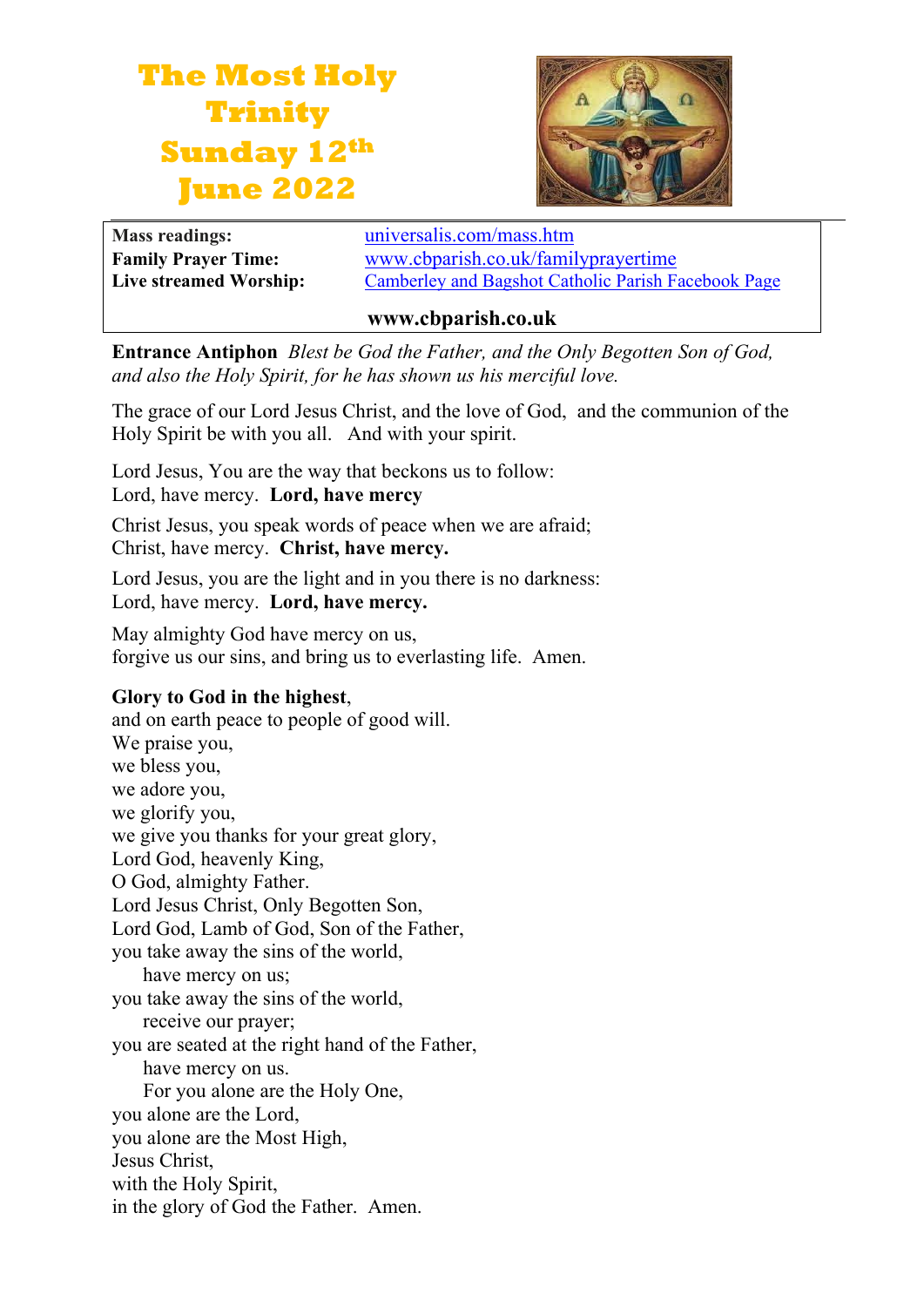## **Collect**

God our Father, who by sending into the world the Word of truth and the Spirit of sanctification made known to the human race your wondrous mystery, grant us, we pray, that in professing the true faith, we may acknowledge the Trinity of eternal glory and adore your Unity, powerful in majesty. Through our Lord Jesus Christ, your Son, who lives and reigns with you in the unity of the Holy Spirit, God, for ever and ever

## **First reading** Proverbs 8:22-31

The Wisdom of God cries aloud: The Lord created me when his purpose first unfolded, before the oldest of his works. From everlasting I was firmly set, from the beginning, before earth came into being. The deep was not, when I was born, there were no springs to gush with water. Before the mountains were settled, before the hills, I came to birth; before he made the earth, the countryside, or the first grains of the world's dust. When he fixed the heavens firm, I was there, when he drew a ring on the surface of the deep, when he thickened the clouds above, when he fixed fast the springs of the deep, when he assigned the sea its boundaries – and the waters will not invade the shore – when he laid down the foundations of the earth, I was by his side, a master craftsman, delighting him day after day, ever at play in his presence, at play everywhere in his world, delighting to be with the sons of men.

## **Responsorial Psalm 8:4-9**

*How great is your name, O Lord our God, through all the earth!*

When I see the heavens, the work of your hands, the moon and the stars which you arranged, what is man that you should keep him in mind, mortal man that you care for him? Yet you have made him little less than a god; with glory and honour you crowned him,

gave him power over the works of your hand, put all things under his feet.

All of them, sheep and cattle, yes, even the savage beasts, birds of the air, and fish that make their way through the waters.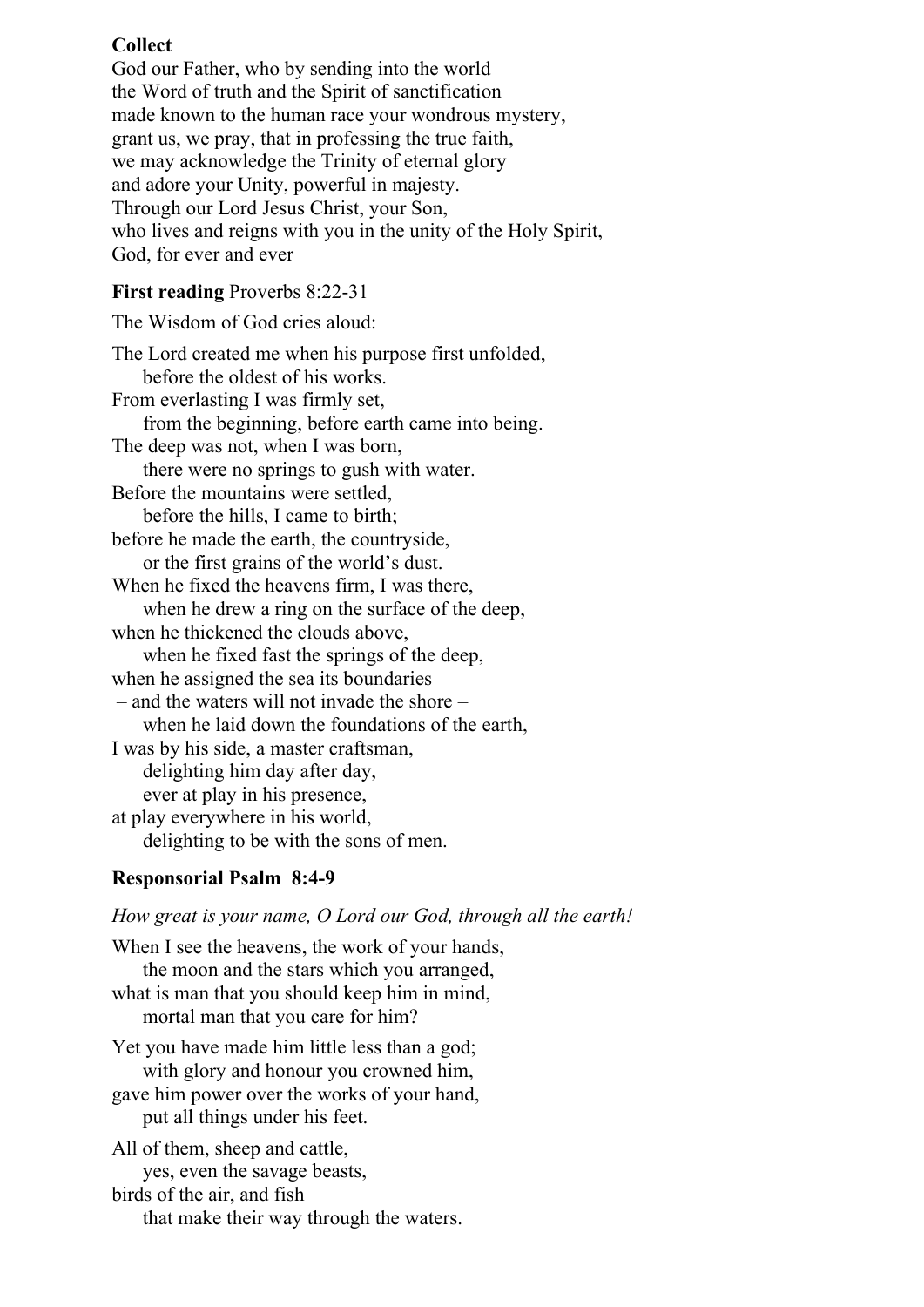## **Second reading** Romans 5:1-5

Through our Lord Jesus Christ, by faith we are judged righteous and at peace with God, since it is by faith and through Jesus that we have entered this state of grace in which we can boast about looking forward to God's glory. But that is not all we can boast about; we can boast about our sufferings. These sufferings bring patience, as we know, and patience brings perseverance, and perseverance brings hope, and this hope is not deceptive, because the love of God has been poured into our hearts by the Holy Spirit which has been given us.

Alleluia, alleluia! Glory be to the Father, and to the Son, and to the Holy Spirit; the God who is, who was, and who is to come. Alleluia!

#### **Gospel** John 16:12-15

Jesus said to his disciples:

'I still have many things to say to you but they would be too much for you now. But when the Spirit of truth comes he will lead you to the complete truth, since he will not be speaking as from himself but will say only what he has learnt; and he will tell you of the things to come. He will glorify me, since all he tells you will be taken from what is mine. Everything the Father has is mine; that is why I said: *All he tells you will be taken from what is mine.*'

Fr Paul's **homily** can be listened to **via the Parish [website](https://www.cbparish.co.uk/homilies)**

## **The Nicene ("Niceno-Constantinopolitan") Creed**

I believe in one God, the Father almighty, maker of heaven and earth, of all things visible and invisible. I believe in one Lord Jesus Christ, the Only Begotten Son of God, born of the Father before all ages. God from God, Light from Light, true God from true God, begotten, not made, consubstantial with the Father; through him all things were made. For us men and for our salvation he came down from heaven, and by the Holy Spirit was incarnate of the Virgin Mary, and became man. For our sake he was crucified under Pontius Pilate,